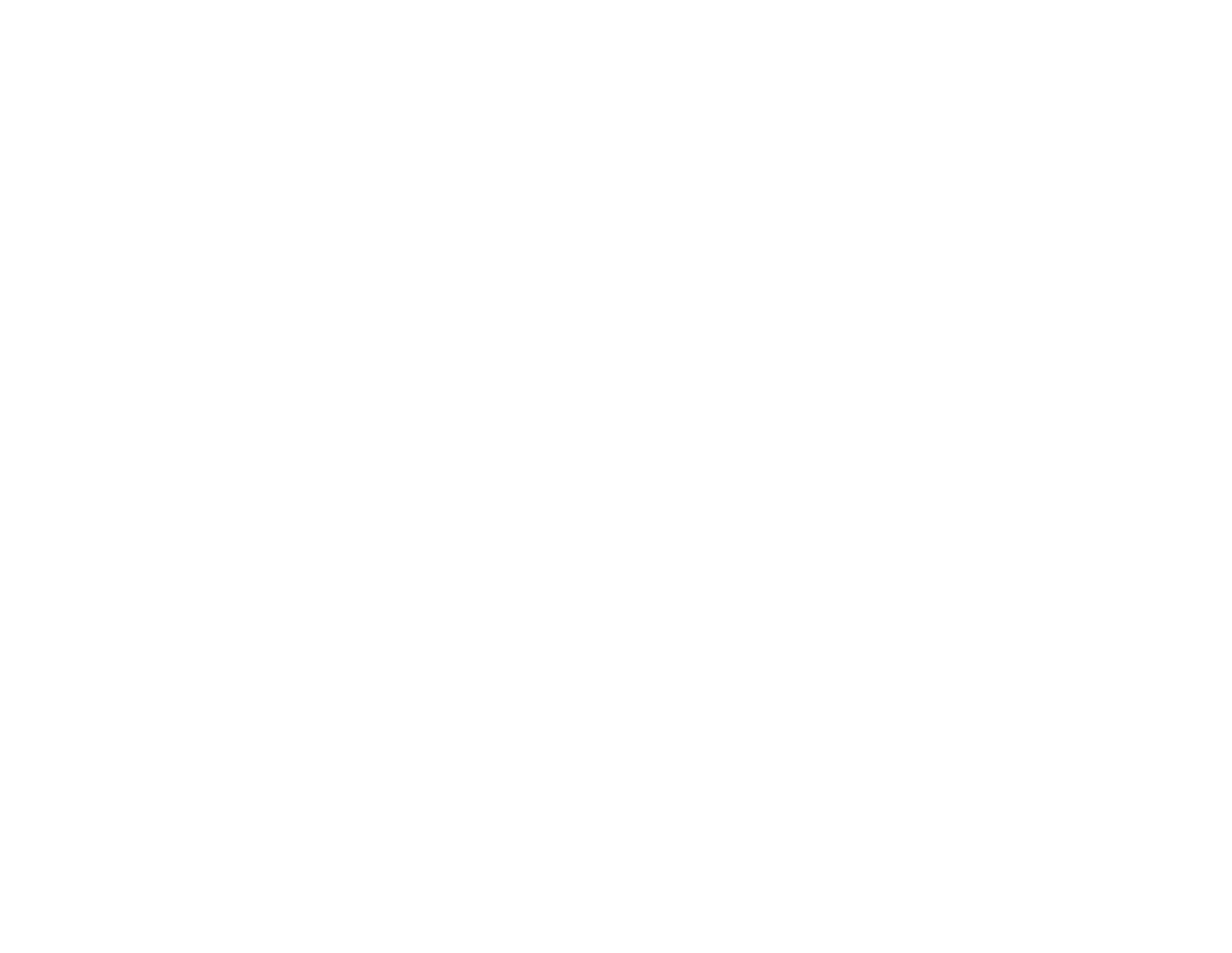|                      |                                                         |     |     |                |                          |     |        |                                                                                                  |             |                             | Two                      |                          |                          |       |                          |     |                          |                |                          |                                                      |                          |        |
|----------------------|---------------------------------------------------------|-----|-----|----------------|--------------------------|-----|--------|--------------------------------------------------------------------------------------------------|-------------|-----------------------------|--------------------------|--------------------------|--------------------------|-------|--------------------------|-----|--------------------------|----------------|--------------------------|------------------------------------------------------|--------------------------|--------|
|                      |                                                         |     |     |                | <b>African</b>           |     |        | <b>American</b>                                                                                  |             | <b>Pacific More</b>         | or                       | Econ                     | <b>Non</b><br>Econ       |       |                          |     |                          |                |                          |                                                      | <b>Foster</b>            |        |
|                      |                                                         |     |     |                |                          |     |        | State District Campus American Hispanic White Indian Asian Islander Races Disady Disady CWD CWOD |             |                             |                          |                          |                          |       |                          |     |                          |                |                          | <b>EL</b> Male Female Migrant Homeless Care Military |                          |        |
| Mathematics Female   |                                                         | 11% | 1%  | 2%             | $0\%$                    | 2%  | 0%     | $\overline{\phantom{a}}$                                                                         | $\ast$      | $\overline{\phantom{0}}$    | $\ast$                   | 1%                       | 4%                       | 12%   | 1%                       | 2%  | $\overline{a}$           | 2%             | $\sim$                   |                                                      |                          |        |
| Grade 8              |                                                         |     |     |                |                          |     |        |                                                                                                  |             |                             |                          |                          |                          |       |                          |     |                          |                |                          |                                                      |                          |        |
| Reading              | All Students 21%                                        |     | 12% | 11%            | 17%                      | 10% | 0%     |                                                                                                  | $-50%$      |                             | $\ast$                   | 9%                       | 23%                      | 2%    | 12%                      | 4%  | 8%                       | 15%            | $\ast$                   | 0%                                                   | $\ast$                   |        |
|                      | <b>CWD</b>                                              | 6%  | 1%  | 2%             | 0%                       | 2%  | $\ast$ |                                                                                                  |             |                             |                          | 0%                       | 8%                       | 2%    |                          | 0%  | 2%                       | 0%             |                          | $\ast$                                               | $\ast$                   |        |
|                      | <b>CWOD</b>                                             | 22% | 13% | 12%            | 21%                      | 11% | 0%     |                                                                                                  | 50%         | $\overline{\phantom{a}}$    | $\ast$                   | 10%                      | 25%                      |       | 12%                      | 5%  | 9%                       | 16%            | $\ast$                   | 0%                                                   |                          | $\ast$ |
|                      | EL                                                      | 5%  | 5%  | 4%             | $\sim$                   | 4%  | $\ast$ |                                                                                                  | $\ast$      |                             |                          | 4%                       | $0\%$                    | 0%    | 5%                       | 4%  | 4%                       | 4%             |                          | $\ast$                                               |                          | $\ast$ |
|                      | Male                                                    | 17% | 10% | 8%             | 13%                      | 6%  | $0\%$  |                                                                                                  | $\ast$      |                             | $\ast$                   | 6%                       | 15%                      | 2%    | 9%                       | 4%  | 8%                       | $\overline{a}$ | $\overline{\phantom{a}}$ | 0%                                                   | $\ast$                   | $\ast$ |
|                      | Female                                                  | 25% | 14% | 15%            | 22%                      | 14% | $0\%$  |                                                                                                  | $\ast$      |                             |                          | 11%                      | 33%                      | 0%    | 16%                      | 4%  |                          | 15%            | $\ast$                   | $\ast$                                               |                          |        |
|                      | Mathematics All Students                                | 10% | 9%  | 11%            | 8%                       | 11% | 5%     |                                                                                                  | 50%         | $\sim$                      | $\overline{a}$           | 9%                       | 22%                      | 1%    | 12%                      | 6%  | 10%                      | 13%            | $\ast$                   | $0\%$                                                | $\ast$                   |        |
|                      | <b>CWD</b>                                              | 7%  | 1%  | 1%             | $0\%$                    | 2%  | $\ast$ |                                                                                                  |             |                             | $\sim$                   | 0%                       | 8%                       | $1\%$ |                          | 0%  | 2%                       | 0%             |                          | $\ast$                                               | $\ast$                   |        |
|                      | CWOD                                                    | 11% | 10% | 12%            | 10%                      | 12% | 7%     | $\overline{\phantom{a}}$                                                                         | 50%         | $\sim$                      | $\overline{\phantom{a}}$ | 10%                      | 24%                      |       | 12%                      | 7%  | 12%                      | 13%            | $\ast$                   | 0%                                                   |                          |        |
|                      | EL.                                                     | 3%  | 5%  | 6%             | $\sim$                   | 6%  | $\ast$ | u.                                                                                               | $\ast$      | $\overline{\phantom{a}}$    | $\overline{a}$           | 6%                       | 9%                       | 0%    | 7%                       | 6%  | 5%                       | 8%             |                          | $\ast$                                               |                          |        |
|                      | Male                                                    | 10% | 8%  | 10%            | 5%                       | 10% | 8%     | $\overline{a}$                                                                                   | 60%         | $\overline{a}$              | $\overline{\phantom{a}}$ | 8%                       | 21%                      | 2%    | 12%                      | 5%  | 10%                      |                | $\sim$                   | 0%                                                   | $\ast$                   |        |
|                      | Female                                                  | 10% | 11% | 13%            | 10%                      | 13% | 0%     |                                                                                                  | $\ast$      |                             | $\overline{\phantom{a}}$ | 11%                      | 23%                      | 0%    | 13%                      | 8%  | $\overline{\phantom{a}}$ | 13%            | $\ast$                   | $\ast$                                               |                          |        |
| Science              | All Students                                            | 23% | 15% | 20%            | 24%                      | 19% | 16%    |                                                                                                  | 67%         |                             |                          | 17%                      | 34%                      | 3%    | 22%                      | 5%  | 18%                      | 22%            | $\ast$                   | 0%                                                   | $\ast$                   |        |
|                      | <b>CWD</b>                                              | 10% | 2%  | 3%             | 0%                       | 4%  | $\ast$ | $\overline{a}$                                                                                   |             | $\overline{\phantom{a}}$    |                          | 4%                       | 0%                       | 3%    | $\overline{\phantom{a}}$ | 4%  | 4%                       | 0%             | $\overline{\phantom{a}}$ | $\ast$                                               | $\ast$                   |        |
|                      | <b>CWOD</b>                                             | 25% | 17% | 22%            | 28%                      | 21% | 20%    |                                                                                                  | 67%         |                             | $\sim$                   | 19%                      | 40%                      |       | 22%                      | 5%  | 21%                      | 23%            | $\ast$                   | 0%                                                   |                          |        |
|                      | EL                                                      | 5%  | 6%  | 5%             | $\overline{\phantom{a}}$ | 5%  |        |                                                                                                  | $\ast$      | $\overline{\phantom{a}}$    | $\sim$                   | 5%                       | 12%                      | 4%    | 5%                       | 5%  | 5%                       | 6%             | $\overline{\phantom{a}}$ | $\ast$                                               |                          | $\ast$ |
|                      | Male                                                    | 24% | 16% | 18%            | 26%                      | 17% | 18%    | $\blacksquare$                                                                                   | $\ast$      | $\overline{\phantom{0}}$    |                          | 16%                      | 28%                      | 4%    | 21%                      | 5%  | 18%                      |                | $\Box$                   | 0%                                                   | $\ast$                   |        |
|                      | Female                                                  | 22% | 15% | 22%            | 22%                      | 21% | 13%    |                                                                                                  | $\ast$      | $\overline{\phantom{0}}$    |                          | 18%                      | 42%                      | 0%    | 23%                      | 6%  |                          | 22%            | $\ast$                   | $\ast$                                               |                          |        |
| <b>End of Course</b> |                                                         |     |     |                |                          |     |        |                                                                                                  |             |                             |                          |                          |                          |       |                          |     |                          |                |                          |                                                      |                          |        |
| Algebra I            | All Students                                            | 23% | 27% | 85%            | 90%                      | 84% |        |                                                                                                  |             | $\overline{\phantom{a}}$    |                          | 82%                      | 91%                      |       | 85%                      |     | 83% 83%                  | 87%            | $\overline{\phantom{a}}$ | $\ast$                                               |                          | $\ast$ |
|                      | <b>CWD</b>                                              | 8%  | 10% | $\blacksquare$ | $\overline{\phantom{a}}$ |     |        |                                                                                                  |             |                             |                          | $\overline{\phantom{a}}$ | $\overline{\phantom{a}}$ |       |                          |     |                          |                |                          |                                                      |                          |        |
|                      | <b>CWOD</b>                                             | 24% | 29% | 85%            | 90%                      | 84% | $\ast$ |                                                                                                  | $\ast$      | $\mathcal{L}_{\mathcal{A}}$ | $\ast$                   | 82%                      | 91%                      |       | 85%                      | 83% | 83%                      | 87%            |                          | $\ast$                                               |                          |        |
|                      | <b>EL</b>                                               | 9%  | 18% | 83%            | $\sim$                   | 82% |        |                                                                                                  | $\ast$      | $\overline{a}$              | $\overline{a}$           | 80%                      | $\ast$                   |       | 83%                      | 83% | 91%                      | 75%            |                          |                                                      |                          | $\ast$ |
|                      | Male                                                    | 21% | 24% | 83%            | 86%                      | 82% | $\ast$ |                                                                                                  | $\ast$      |                             | $\ast$                   | 81%                      | 87%                      |       | 83%                      | 91% | 83%                      |                |                          | $\ast$                                               |                          | $\ast$ |
|                      | Female                                                  | 25% | 31% | 87%            | 100%                     | 85% | $\ast$ |                                                                                                  | $\ast$      |                             |                          | 83%                      | 96%                      |       | 87%                      | 75% |                          | 87%            |                          |                                                      |                          |        |
|                      | <b>STAAR Percent at Approaches Grade Level or Above</b> |     |     |                |                          |     |        |                                                                                                  |             |                             |                          |                          |                          |       |                          |     |                          |                |                          |                                                      |                          |        |
| <b>All Grades</b>    |                                                         |     |     |                |                          |     |        |                                                                                                  |             |                             |                          |                          |                          |       |                          |     |                          |                |                          |                                                      |                          |        |
| All Subjects         | All Students 67%                                        |     | 63% | 60%            | 64%                      | 60% | 49%    |                                                                                                  | $-94%$      |                             | $\ast$                   | 59%                      | 71%                      | 28%   | 64%                      | 45% | 57%                      | 64%            | $\ast$                   | 37%                                                  | $\ast$                   | 78%    |
|                      | <b>CWD</b>                                              | 38% | 31% | 28%            | 20%                      | 30% | 22%    |                                                                                                  |             | $\overline{a}$              | $\overline{\phantom{a}}$ | 28%                      | 30%                      | 28%   |                          | 18% | 29%                      | 27%            | $\sim$                   | $\ast$                                               | $\ast$                   |        |
|                      | <b>CWOD</b>                                             | 71% | 66% | 64%            | 70%                      | 63% | 56%    |                                                                                                  | 94%         | $\overline{\phantom{a}}$    | $\ast$                   | 62%                      | 75%                      |       | 64%                      | 48% | 62%                      | 66%            | $\ast$                   | 43%                                                  | $\overline{\phantom{a}}$ | 78%    |
|                      | EL                                                      | 47% | 54% | 45%            | $\overline{\phantom{a}}$ | 45% | 45%    |                                                                                                  | 92%<br>$-1$ |                             |                          | 45%                      | 50%                      | 18%   | 48%                      | 45% | 44%                      | 48%            |                          | 0%                                                   |                          | $\ast$ |
|                      | Male                                                    | 65% | 60% | 57%            | 59%                      | 57% | 49%    |                                                                                                  | $-100%$     | $\mathbf{L}$                | $\ast$                   | 55%                      | 68%                      | 29%   | 62%                      | 44% | 57%                      |                | $\sim$                   | 24%                                                  | $\ast$                   | 86%    |
|                      | Female                                                  | 69% | 65% | 64%            | 69%                      | 63% | 49%    |                                                                                                  | $-88%$      |                             | $\ast$                   | 62%                      | 74%                      | 27%   | 66%                      | 48% |                          | 64%            | $\ast$                   | 83%                                                  |                          | $\ast$ |
| Reading              | All Students                                            | 68% | 62% | 62%            | 66%                      | 62% | 53%    |                                                                                                  | $-100%$     | $\overline{a}$              | $\ast$                   | 61%                      | 71%                      | 27%   | 66%                      | 47% | 55%                      | 70%            | $\ast$                   | 33%                                                  | $\ast$                   | $\ast$ |
|                      | <b>CWD</b>                                              | 35% | 26% | 27%            | 19%                      | 29% | 22%    | ۰ŀ.                                                                                              |             | $\overline{\phantom{a}}$    |                          | 27%                      | 25%                      | 27%   |                          | 15% | 23%                      | 38%            | $\Box$                   | $\ast$                                               | $\ast$                   |        |
|                      | <b>CWOD</b>                                             | 72% | 66% | 66%            | 73%                      | 65% | 61%    |                                                                                                  | $-100%$     | $\overline{a}$              | $\ast$                   | 64%                      | 75%                      |       | 66%                      | 50% | 60%                      | 72%            | $\ast$                   | 38%                                                  |                          | $\ast$ |
|                      | EL                                                      | 46% | 51% | 47%            | $\overline{\phantom{a}}$ | 46% | 40%    |                                                                                                  | $-100%$     | $\overline{\phantom{a}}$    |                          | 46%                      | 51%                      | 15%   | 50%                      | 47% | 42%                      | 53%            |                          | $\ast$                                               |                          | $\ast$ |
|                      | Male                                                    | 63% | 57% | 55%            | 58%                      | 55% | 48%    |                                                                                                  | $-100%$     |                             |                          | 54%                      | 65%                      | 23%   | 60%                      | 42% | 55%                      |                |                          | 14%                                                  | $\ast$                   | $\ast$ |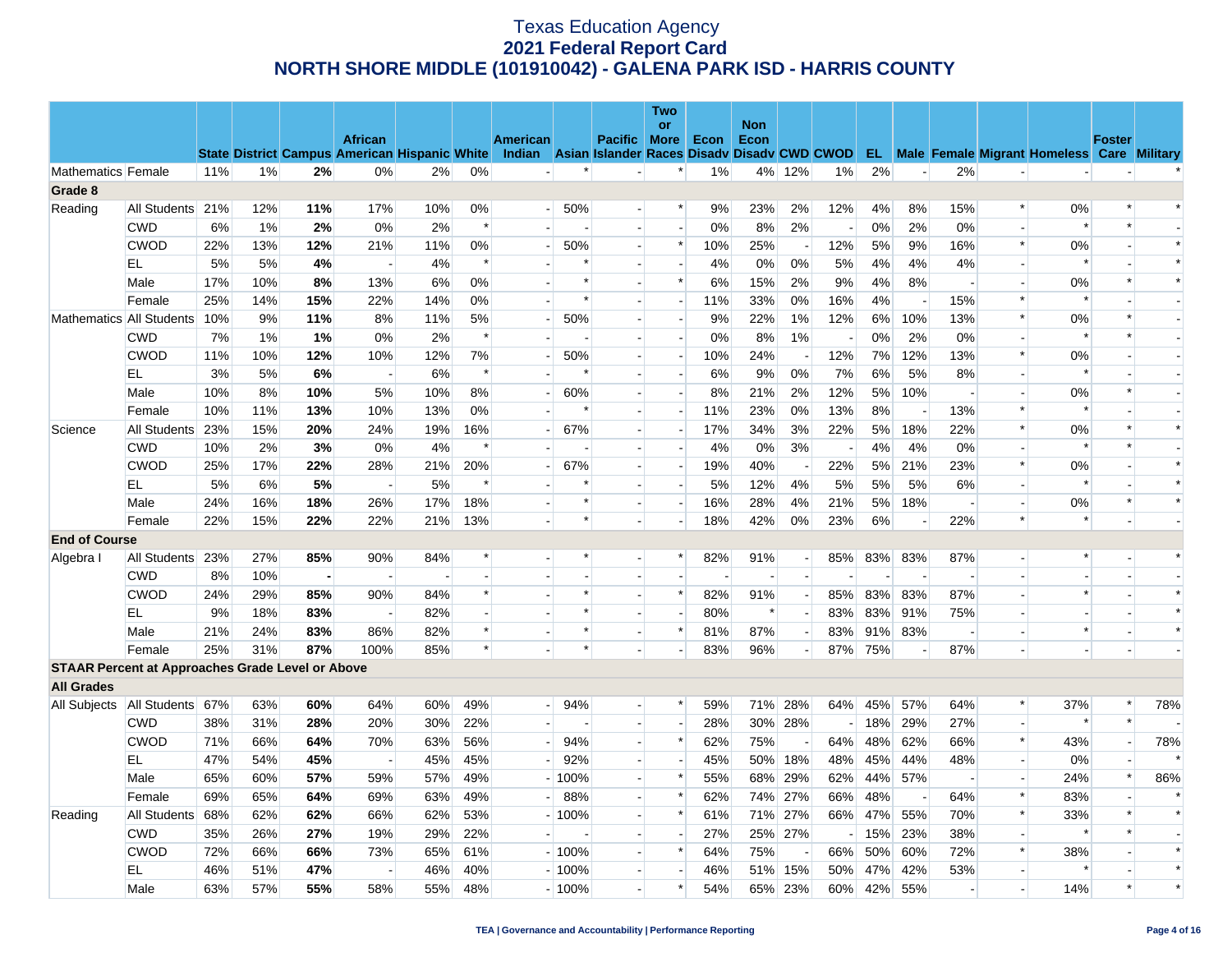|                                                    |                              |     |     |     |                                                      |     |        |                                                    |             |                          | Two                      |      |                    |     |     |     |     |                          |                          |                                                      |                |        |
|----------------------------------------------------|------------------------------|-----|-----|-----|------------------------------------------------------|-----|--------|----------------------------------------------------|-------------|--------------------------|--------------------------|------|--------------------|-----|-----|-----|-----|--------------------------|--------------------------|------------------------------------------------------|----------------|--------|
|                                                    |                              |     |     |     | <b>African</b>                                       |     |        | <b>American</b>                                    |             | Pacific More             | or                       | Econ | <b>Non</b><br>Econ |     |     |     |     |                          |                          |                                                      | <b>Foster</b>  |        |
|                                                    |                              |     |     |     | <b>State District Campus American Hispanic White</b> |     |        | Indian Asian Islander Races Disady Disady CWD CWOD |             |                          |                          |      |                    |     |     |     |     |                          |                          | <b>EL</b> Male Female Migrant Homeless Care Military |                |        |
| Reading                                            | Female                       | 72% | 68% | 70% | 77%                                                  | 69% | 60%    |                                                    | $-100%$     |                          | $\ast$                   | 68%  | 78%                | 38% | 72% | 53% |     | 70%                      | $\ast$                   |                                                      |                |        |
|                                                    | Mathematics All Students     | 65% | 62% | 59% | 61%                                                  | 58% | 50%    |                                                    | 87%         | $\overline{\phantom{a}}$ | $\ast$                   | 56%  | 71%                | 26% | 62% | 45% | 59% | 58%                      | $\ast$                   | 40%                                                  | $\ast$         | $\ast$ |
|                                                    | <b>CWD</b>                   | 39% | 34% | 26% | 25%                                                  | 26% | 30%    |                                                    |             |                          |                          | 25%  | 40%                | 26% |     | 17% | 28% | 22%                      |                          | $\ast$                                               | $\ast$         |        |
|                                                    | <b>CWOD</b>                  | 68% | 66% | 62% | 66%                                                  | 61% | 56%    |                                                    | 87%         |                          | $\ast$                   | 60%  | 74%                |     | 62% | 48% | 64% | 61%                      | $\ast$                   | 50%                                                  |                | $\ast$ |
|                                                    | EL                           | 49% | 59% | 45% | $\overline{\phantom{a}}$                             | 44% | 60%    |                                                    | 80%         |                          |                          | 44%  | 50%                | 17% | 48% | 45% | 46% | 43%                      |                          | $\ast$                                               |                | $\ast$ |
|                                                    | Male                         | 65% | 63% | 59% | 59%                                                  | 58% | 60%    |                                                    | $-100%$     | $\overline{a}$           | $\ast$                   | 56%  | 71%                | 28% | 64% | 46% | 59% | $\overline{\phantom{a}}$ | $\sim$                   | 25%                                                  |                | $\ast$ |
|                                                    | Female                       | 65% | 62% | 58% | 63%                                                  | 59% | 38%    |                                                    | $-171%$     |                          | $\ast$                   | 56%  | 71%                | 22% | 61% | 43% |     | 58%                      | $\ast$                   | $\ast$                                               |                | $\ast$ |
| Science                                            | All Students                 | 70% | 65% | 61% | 64%                                                  | 61% | 37%    |                                                    | $-100%$     |                          |                          | 59%  | 70%                | 33% | 65% | 42% | 60% | 63%                      | $\ast$                   | 38%                                                  |                | $\ast$ |
|                                                    | <b>CWD</b>                   | 42% | 37% | 33% | 17%                                                  | 40% | $\ast$ | u.                                                 |             | $\overline{\phantom{a}}$ |                          | 36%  | 23%                | 33% |     | 28% | 40% | 13%                      | $\overline{a}$           | $\ast$                                               |                |        |
|                                                    | <b>CWOD</b>                  | 74% | 68% | 65% | 73%                                                  | 63% | 47%    |                                                    | $-100%$     | $\overline{a}$           | $\overline{\phantom{a}}$ | 62%  | 77%                |     | 65% | 44% | 63% | 66%                      | $\ast$                   | 43%                                                  |                | $\ast$ |
|                                                    | EL                           | 47% | 53% | 42% | $\sim$                                               | 42% | $\ast$ |                                                    | $\ast$      |                          | $\overline{a}$           | 42%  | 47%                | 28% | 44% | 42% | 41% | 45%                      | $\overline{a}$           | $\ast$                                               |                | $\ast$ |
|                                                    | Male                         | 70% | 66% | 60% | 62%                                                  | 60% | 27%    |                                                    | $\ast$      |                          |                          | 58%  | 68%                | 40% | 63% | 41% | 60% |                          | $\overline{a}$           | 33%                                                  | $\ast$         | $\ast$ |
|                                                    | Female                       | 71% | 65% | 63% | 68%                                                  | 62% | 50%    |                                                    | $\ast$      | $\overline{\phantom{a}}$ |                          | 61%  | 72%                | 13% | 66% | 45% |     | 63%                      | $\ast$                   | $\ast$                                               |                |        |
| <b>STAAR Percent at Meets Grade Level or Above</b> |                              |     |     |     |                                                      |     |        |                                                    |             |                          |                          |      |                    |     |     |     |     |                          |                          |                                                      |                |        |
| <b>All Grades</b>                                  |                              |     |     |     |                                                      |     |        |                                                    |             |                          |                          |      |                    |     |     |     |     |                          |                          |                                                      |                |        |
| All Subjects                                       | All Students 41%             |     | 34% | 36% | 41%                                                  | 35% | 26%    |                                                    | 86%<br>$-1$ |                          | $\ast$                   | 32%  | 54%                | 14% | 38% | 19% | 34% | 38%                      | $\ast$                   | 15%                                                  |                | 56%    |
|                                                    | CWD                          | 21% | 16% | 14% | 9%                                                   | 16% | 4%     |                                                    |             |                          | $\overline{a}$           | 13%  | 20%                | 14% |     | 6%  | 14% | 14%                      | $\blacksquare$           | $\ast$                                               | $\ast$         |        |
|                                                    | <b>CWOD</b>                  | 44% | 36% | 38% | 46%                                                  | 37% | 32%    |                                                    | 86%         | $\overline{\phantom{a}}$ | $\ast$                   | 35%  | 57%                |     | 38% | 21% | 37% | 40%                      | $\ast$                   | 17%                                                  | $\overline{a}$ | 56%    |
|                                                    | EL                           | 20% | 25% | 19% | $\overline{\phantom{a}}$                             | 19% | 9%     |                                                    | 75%         | $\overline{\phantom{a}}$ |                          | 19%  | 23%                | 6%  | 21% | 19% | 18% | 21%                      |                          | $0\%$                                                |                |        |
|                                                    | Male                         | 40% | 33% | 34% | 37%                                                  | 33% | 28%    |                                                    | 89%         |                          | $\ast$                   | 30%  | 49%                | 14% | 37% | 18% | 34% |                          | $\overline{\phantom{a}}$ | 10%                                                  | $\ast$         | 57%    |
|                                                    | Female                       | 42% | 35% | 38% | 47%                                                  | 37% | 24%    |                                                    | 81%         | $\overline{a}$           | $\ast$                   | 34%  | 58%                | 14% | 40% | 21% |     | 38%                      | $\ast$                   | 33%                                                  |                |        |
| Reading                                            | All Students 44%             |     | 35% | 35% | 42%                                                  | 34% | 27%    |                                                    | 93%         | $\mathbf{u}^{(1)}$       | $\ast$                   | 33%  | 49%                | 12% | 38% | 20% | 32% | 40%                      | $\ast$                   | 22%                                                  | $\ast$         | $\ast$ |
|                                                    | <b>CWD</b>                   | 20% | 15% | 12% | 6%                                                   | 13% | 11%    |                                                    |             |                          |                          | 10%  | 25%                | 12% |     | 2%  | 10% | 16%                      |                          | $\ast$                                               |                |        |
|                                                    | <b>CWOD</b>                  | 47% | 37% | 38% | 47%                                                  | 36% | 31%    |                                                    | 93%         | $\overline{\phantom{a}}$ | $\ast$                   | 35%  | 51%                |     | 38% | 22% | 35% | 41%                      | $\ast$                   | 25%                                                  |                | $\ast$ |
|                                                    | EL                           | 20% | 23% | 20% | $\overline{\phantom{a}}$                             | 19% | 20%    |                                                    | $-100%$     | $\overline{a}$           |                          | 20%  | 18%                | 2%  | 22% | 20% | 18% | 22%                      |                          | $\ast$                                               |                | $\ast$ |
|                                                    | Male                         | 40% | 31% | 32% | 31%                                                  | 31% | 28%    |                                                    | $-100%$     | $\overline{a}$           | $\ast$                   | 29%  | 43%                | 10% | 35% | 18% | 32% | $\overline{\phantom{a}}$ | $\overline{a}$           | 0%                                                   | $\ast$         | $\ast$ |
|                                                    | Female                       | 48% | 39% | 40% | 55%                                                  | 38% | 25%    |                                                    | 83%         |                          | $\ast$                   | 37%  | 56%                | 16% | 41% | 22% |     | 40%                      | $\ast$                   | $\ast$                                               |                | $\ast$ |
|                                                    | Mathematics All Students 37% |     | 32% | 35% | 38%                                                  | 35% | 26%    |                                                    | 80%         | $\overline{a}$           | $\ast$                   | 31%  | 56%                | 12% | 38% | 20% | 34% | 37%                      | $\ast$                   | 10%                                                  | $\ast$         | $\ast$ |
|                                                    | <b>CWD</b>                   | 21% | 16% | 12% | 6%                                                   | 15% | 0%     |                                                    |             |                          |                          | 11%  | 20%                | 12% |     | 4%  | 12% | 13%                      |                          | $\ast$                                               | $\ast$         |        |
|                                                    | <b>CWOD</b>                  | 39% | 34% | 38% | 43%                                                  | 37% | 33%    |                                                    | 80%         | $\overline{a}$           | *                        | 34%  | 59%                |     | 38% | 22% | 37% | 38%                      | $\ast$                   | 13%                                                  |                | $\ast$ |
|                                                    | EL                           | 20% | 28% | 20% | $\overline{\phantom{a}}$                             | 20% | 0%     |                                                    | 60%         |                          |                          | 19%  | 25%                | 4%  | 22% | 20% | 19% | 21%                      |                          | $\ast$                                               |                | $\ast$ |
|                                                    | Male                         | 37% | 33% | 34% | 36%                                                  | 33% | 28%    |                                                    | 88%         | $\overline{a}$           | $\ast$                   | 30%  | 54%                | 12% | 37% | 19% | 34% | $\overline{a}$           | $\sim$                   | 13%                                                  | $\ast$         | $\ast$ |
|                                                    | Female                       | 36% | 31% | 37% | 40%                                                  | 36% | 24%    |                                                    | 71%         |                          | $\ast$                   | 33%  | 58%                | 13% | 38% | 21% |     | 37%                      | $\ast$                   | $\ast$                                               |                | $\ast$ |
| Science                                            | All Students 43%             |     | 35% | 38% | 46%                                                  | 36% | 26%    |                                                    | 83%         |                          |                          | 34%  | 57%                | 21% | 40% | 16% | 37% | 38%                      | $\ast$                   | 13%                                                  | $\ast$         | $\ast$ |
|                                                    | <b>CWD</b>                   | 22% | 19% | 21% | 17%                                                  | 23% | $\ast$ | $\overline{a}$                                     |             | $\overline{\phantom{a}}$ | $\overline{\phantom{a}}$ | 22%  | 15%                | 21% |     | 20% | 23% | 13%                      | $\overline{a}$           | $\ast$                                               | $\ast$         |        |
|                                                    | <b>CWOD</b>                  | 46% | 36% | 40% | 52%                                                  | 38% | 33%    |                                                    | 83%         |                          |                          | 35%  | 64%                |     | 40% | 16% | 40% | 40%                      | $\ast$                   | 14%                                                  |                | $\ast$ |
|                                                    | EL                           | 17% | 21% | 16% | $\sim$                                               | 16% | $\ast$ |                                                    | $\ast$      |                          | $\overline{\phantom{a}}$ | 15%  | 29%                | 20% | 16% | 16% | 16% | 16%                      | $\overline{a}$           | $\ast$                                               |                | $\ast$ |
|                                                    | Male                         | 44% | 36% | 37% | 49%                                                  | 36% | 27%    |                                                    | $\ast$      |                          |                          | 34%  | 53%                | 23% | 40% | 16% | 37% |                          | $\sim$                   | 17%                                                  |                |        |
|                                                    | Female                       | 42% | 33% | 38% | 43%                                                  | 37% | 25%    |                                                    | $\ast$      |                          |                          | 34%  | 63%                | 13% | 40% | 16% |     | 38%                      | $\ast$                   | $\ast$                                               |                |        |
| <b>STAAR Percent at Masters Grade Level</b>        |                              |     |     |     |                                                      |     |        |                                                    |             |                          |                          |      |                    |     |     |     |     |                          |                          |                                                      |                |        |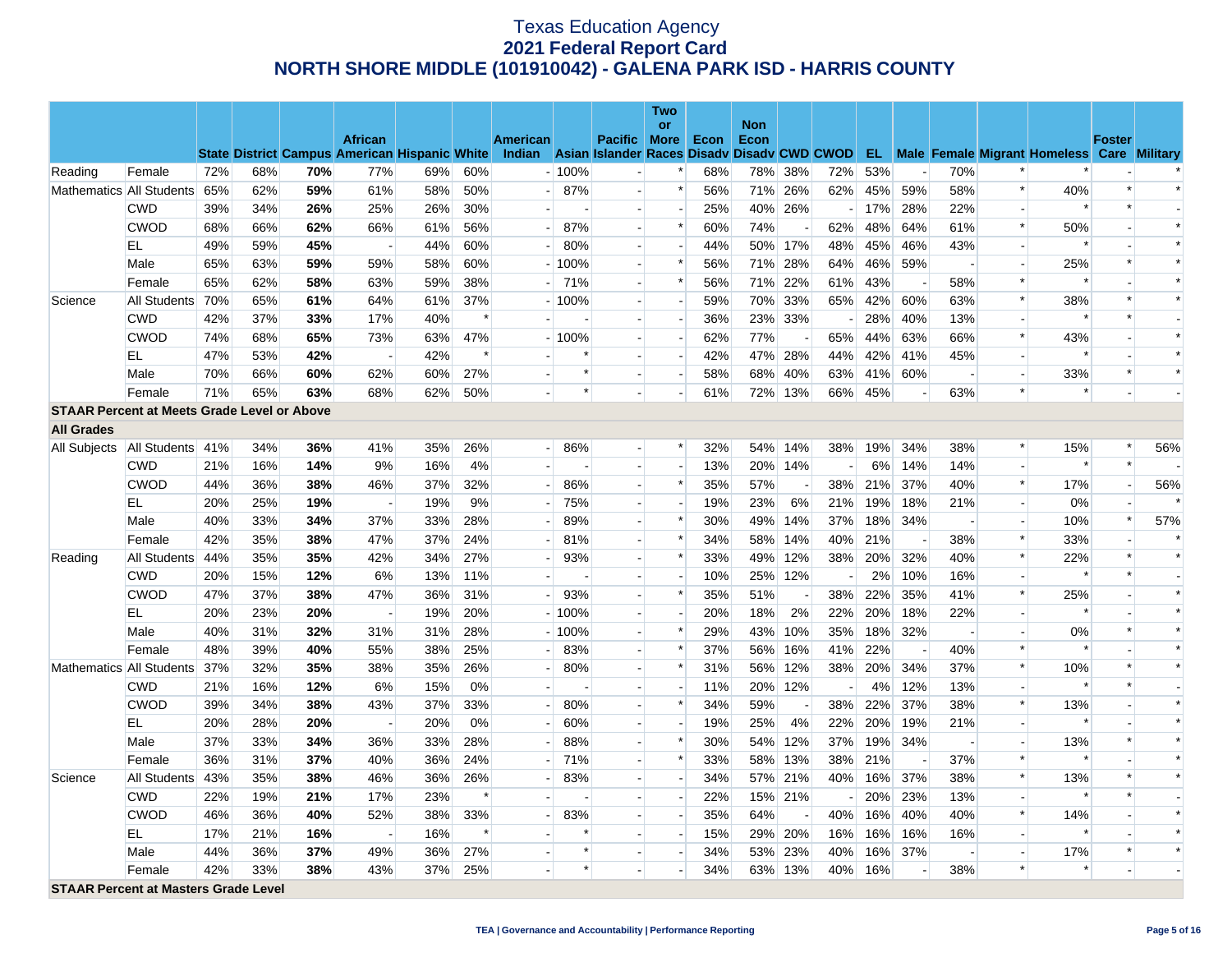|                          |              |     |     |     |                                                                        |     |     |                                                                       |        |                | <b>Two</b><br><b>or</b> |      | <b>Non</b> |    |     |       |     |     |        |                                                      |               |        |
|--------------------------|--------------|-----|-----|-----|------------------------------------------------------------------------|-----|-----|-----------------------------------------------------------------------|--------|----------------|-------------------------|------|------------|----|-----|-------|-----|-----|--------|------------------------------------------------------|---------------|--------|
|                          |              |     |     |     | <b>African</b><br><b>State District Campus American Hispanic White</b> |     |     | <b>American</b><br>Indian Asian Islander Races Disady Disady CWD CWOD |        | <b>Pacific</b> | <b>More</b>             | Econ | Econ       |    |     |       |     |     |        | <b>EL</b> Male Female Migrant Homeless Care Military | <b>Foster</b> |        |
| <b>All Grades</b>        |              |     |     |     |                                                                        |     |     |                                                                       |        |                |                         |      |            |    |     |       |     |     |        |                                                      |               |        |
| <b>All Subjects</b>      | All Students | 18% | 12% | 16% | 19%                                                                    | 15% | 10% |                                                                       | 54%    |                |                         | 13%  | 30%        | 3% | 17% | 6%    | 14% | 18% |        | 4%                                                   |               | 33%    |
|                          | <b>CWD</b>   | 7%  | 4%  | 3%  | 0%                                                                     | 4%  | 0%  |                                                                       |        |                |                         | 2%   | 9%         | 3% |     | $1\%$ | 2%  | 5%  |        | $\ast$                                               |               |        |
|                          | <b>CWOD</b>  | 19% | 13% | 17% | 21%                                                                    | 17% | 13% |                                                                       | 54%    |                | $\ast$                  | 15%  | 32%        |    | 17% | 7%    | 16% | 19% | $\ast$ | 4%                                                   |               | 33%    |
|                          | ΕL           | 7%  | 9%  | 6%  |                                                                        | 6%  | 9%  |                                                                       | 25%    |                |                         | 6%   | 8%         | 1% | 7%  | 6%    | 5%  | 8%  |        | 0%                                                   |               | $\ast$ |
|                          | Male         | 17% | 11% | 14% | 17%                                                                    | 13% | 10% |                                                                       | 63%    |                | $\ast$                  | 12%  | 26%        | 2% | 16% | 5%    | 14% |     |        | 5%                                                   |               | 29%    |
|                          | Female       | 19% | 13% | 18% | 20%                                                                    | 18% | 10% |                                                                       | 44%    |                |                         | 15%  | 35%        | 5% | 19% | 8%    |     | 18% |        | 0%                                                   |               |        |
| Reading                  | All Students | 18% | 11% | 14% | 16%                                                                    | 13% | 7%  |                                                                       | 50%    |                | $\ast$                  | 12%  | 24%        | 3% | 15% | 7%    | 11% | 16% |        | 0%                                                   |               |        |
|                          | <b>CWD</b>   | 6%  | 3%  | 3%  | 0%                                                                     | 4%  | 0%  |                                                                       |        |                |                         | 2%   | 13%        | 3% |     | 0%    | 2%  | 6%  |        | $\ast$                                               |               |        |
|                          | <b>CWOD</b>  | 20% | 12% | 15% | 18%                                                                    | 14% | 8%  |                                                                       | 50%    |                | $\ast$                  | 13%  | 25%        |    | 15% | 7%    | 13% | 17% |        | 0%                                                   |               |        |
|                          | EL           | 7%  | 8%  | 7%  | $\overline{\phantom{a}}$                                               | 6%  | 20% |                                                                       | 20%    |                |                         | 7%   | 4%         | 0% | 7%  | 7%    | 4%  | 9%  |        | $\ast$                                               |               |        |
|                          | Male         | 16% | 9%  | 11% | 11%                                                                    | 11% | 4%  |                                                                       | 63%    |                |                         | 10%  | 20%        | 2% | 13% | 4%    | 11% |     |        | 0%                                                   |               |        |
|                          | Female       | 21% | 13% | 16% | 22%                                                                    | 16% | 10% |                                                                       | 33%    |                |                         | 14%  | 30%        | 6% | 17% | 9%    |     | 16% |        |                                                      |               |        |
| Mathematics All Students |              | 17% | 13% | 16% | 18%                                                                    | 16% | 11% |                                                                       | 53%    |                | $\ast$                  | 13%  | 34%        | 2% | 18% | 7%    | 15% | 18% | $\ast$ | 10%                                                  |               |        |
|                          | <b>CWD</b>   | 8%  | 4%  | 2%  | 0%                                                                     | 3%  | 0%  |                                                                       |        |                |                         | 1%   | 13%        | 2% |     | 0%    | 1%  | 6%  |        |                                                      |               |        |
|                          | <b>CWOD</b>  | 18% | 14% | 18% | 21%                                                                    | 17% | 14% |                                                                       | 53%    |                | $\ast$                  | 14%  | 35%        |    | 18% | 8%    | 17% | 18% |        | 13%                                                  |               |        |
|                          | <b>EL</b>    | 8%  | 12% | 7%  | $\overline{\phantom{a}}$                                               | 7%  | 0%  |                                                                       | 20%    |                |                         | 7%   | 11%        | 0% | 8%  | 7%    | 6%  | 8%  |        | $\star$                                              |               |        |
|                          | Male         | 18% | 14% | 15% | 19%                                                                    | 14% | 12% |                                                                       | 63%    |                |                         | 12%  | 31%        | 1% | 17% | 6%    | 15% |     |        | 13%                                                  |               |        |
|                          | Female       | 16% | 13% | 18% | 18%                                                                    | 18% | 10% |                                                                       | 43%    |                | $\ast$                  | 14%  | 37%        | 6% | 18% | 8%    |     | 18% | $\ast$ | $\ast$                                               |               |        |
| Science                  | All Students | 19% | 12% | 20% | 24%                                                                    | 19% | 16% |                                                                       | 67%    |                |                         | 17%  | 34%        | 3% | 22% | 5%    | 18% | 22% | $\ast$ | 0%                                                   |               |        |
|                          | <b>CWD</b>   | 8%  | 3%  | 3%  | 0%                                                                     | 4%  |     |                                                                       |        |                |                         | 4%   | 0%         | 3% |     | 4%    | 4%  | 0%  |        | $\ast$                                               |               |        |
|                          | <b>CWOD</b>  | 20% | 13% | 22% | 28%                                                                    | 21% | 20% |                                                                       | 67%    |                |                         | 19%  | 40%        |    | 22% | 5%    | 21% | 23% |        | $0\%$                                                |               |        |
|                          | EL           | 4%  | 5%  | 5%  | $\overline{\phantom{a}}$                                               | 5%  |     |                                                                       |        |                |                         | 5%   | 12%        | 4% | 5%  | 5%    | 5%  | 6%  |        | $\ast$                                               |               |        |
|                          | Male         | 20% | 12% | 18% | 26%                                                                    | 17% | 18% |                                                                       |        |                |                         | 16%  | 28%        | 4% | 21% | 5%    | 18% |     |        | 0%                                                   |               |        |
|                          | Female       | 18% | 12% | 22% | 22%                                                                    | 21% | 13% |                                                                       | $\ast$ |                |                         | 18%  | 42%        | 0% | 23% | 6%    |     | 22% |        | $\ast$                                               |               |        |

- Indicates there are no students in the group.

\* Indicates results are masked due to small numbers to protect student confidentiality.

### **Part (iii): Academic Growth and Graduation Rate**

#### **Part (iii)(I): Academic Growth**

This section provides information on students' academic growth for mathematics and reading/ELA for public elementary schools and secondary schools which don't have a graduation rate, for the 2020-21 school year. These results include all students tested, regardless of whether they were in the accountability subset. (CWD: children with disability; CWOD: children without disability; EL: English learner)

 *USDE waived reporting requirements in Section 1111(h)(1)(C)(iii)(I) (other academic indicator results for schools that are not high schools) for the 2020-21 school year.* 

### **Part (iii)(II): Graduation Rate**

This section provides information on high school graduation rates for the class of 2020.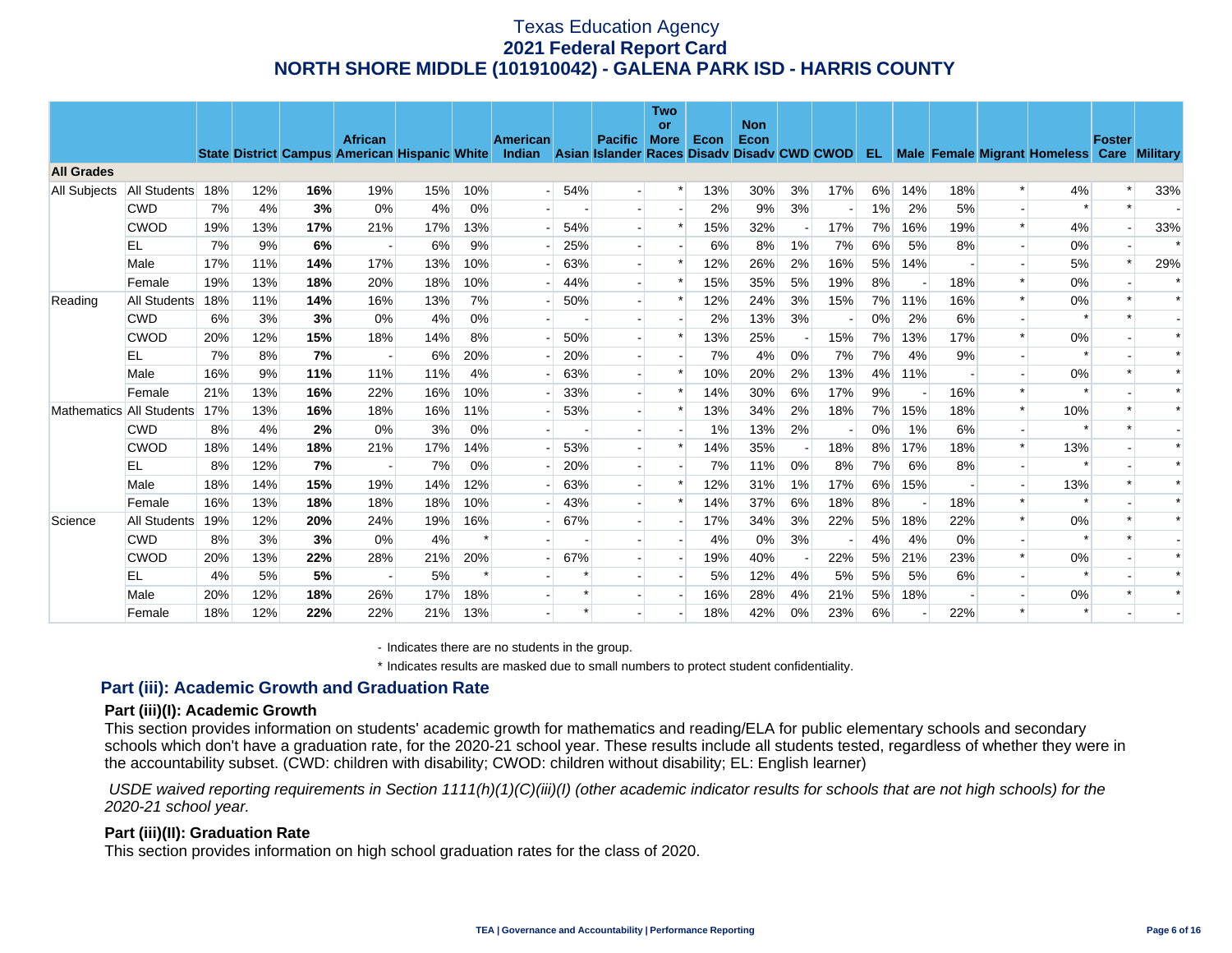# **There is no data for this campus.**

## **Part (iv): English Language Proficiency**

This section provides information on the number and percentage of English learners achieving English language proficiency based on the 2021 Texas English Language Proficiency Assessment System (TELPAS) data. (EL: English learner)

| <b>Total</b> | <b>EL in Proficiency</b> | Rate of            |
|--------------|--------------------------|--------------------|
| <b>Class</b> | of EL                    | <b>Proficiency</b> |
| 575          | 164                      |                    |

- Indicates there are no students in the group.
- \* Indicates results are masked due to small numbers to protect student confidentiality.
- $\diamond$  Indicates data reporting does not meet for Minimum Size.

### **Part (v): School Quality or Student Success (SQSS)**

This section provides information on school quality or student success, which is college, career and military readiness (CCMR) for high schools and average performance rate of the three STAAR performance levels of all students, regardless of whether they were in the accountability subset, for elementary and secondary schools without a graduation rate. (CWD: children with disability; EL: English learner)

|                                                                                 | All                      | <b>African</b><br><b>Students American Hispanic White Indian</b> |    |    | <b>American</b> |    | <b>Pacific</b><br>Asian Islander Races Disady CWD | <b>Two</b><br>Οľ<br><b>More</b> | Econ                     |    | EL. |  |  |
|---------------------------------------------------------------------------------|--------------------------|------------------------------------------------------------------|----|----|-----------------|----|---------------------------------------------------|---------------------------------|--------------------------|----|-----|--|--|
| <b>Student Success (Student Achievement Domain Score: STAAR Component Only)</b> |                          |                                                                  |    |    |                 |    |                                                   |                                 |                          |    |     |  |  |
| <b>STAAR Component Score</b>                                                    | 37                       | 41                                                               | 37 | 28 | -               | 78 | $\overline{\phantom{a}}$                          |                                 | 35                       | 15 |     |  |  |
| <b>School Quality (College, Career, and Military Readiness Performance)</b>     |                          |                                                                  |    |    |                 |    |                                                   |                                 |                          |    |     |  |  |
| %Students meeting CCMR                                                          | $\overline{\phantom{a}}$ |                                                                  |    | ۰. | -               | -  | $\overline{\phantom{a}}$                          |                                 | $\overline{\phantom{0}}$ | ۰. |     |  |  |

- Indicates there are no students in the group.
- \* Indicates results are masked due to small numbers to protect student confidentiality.

### **Part (vi): Goal Meeting Status**

This section provides information on the progress of all students and each student group toward meeting the long-term goals or interim objectives on STAAR academic performance, federal graduation rate, and English learners' language proficiency. (CWD: children with disability; EL: English learner)

 *USDE waived reporting requirements in Section 1111(h)(1)(C)(vi) (progress toward meeting long-term goals and measurements of interim progress) for the 2020-21 school year.*